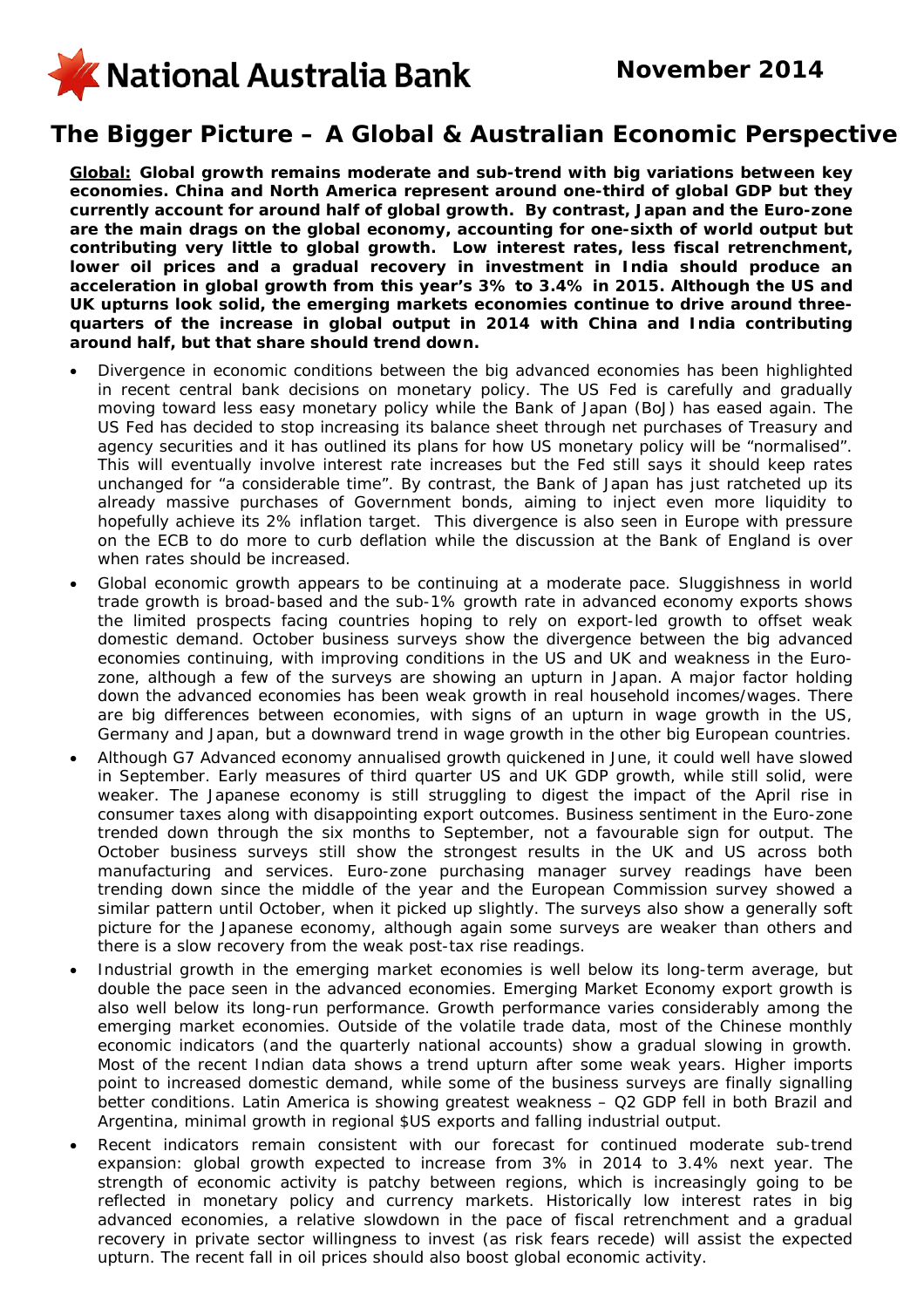*Australia: Business conditions improved sharply in October except in transport and wholesale. Sales and profitability were much better but employment still lags. Forward orders ticked up and capacity utilisation improved. While this may point to a strong start to Q4, there are reasons to be cautious: business confidence is moderate, income remains under pressure and job security is still an issue. Retail trade grew more strongly in September (abstracting from iPhone6) and car sales were better, but personal credit demand still weak. While engineering construction in mining increased and business credit demand may be improving, there are signs that the building construction cycle has begun to turn down. GDP forecasts up slightly: 2014/15 2.9% (was 2.8%) and 2015/16 3.2% (unchanged). Unemployment still to peak at around 6½% and no change in cash rate expected until tightening begins near the end of 2015. Inflation to slow further in near term.*

- The ABS now believes it has pinned down the seasonal adjustment issues facing the labour force survey. Having revised the underlying data, it now appears that seasonally adjusted employment fell in both August and September and the unemployment rate rose to 6.2%. Employment rose 0.2% in October but a compensating rise in the participation rate left the unemployment rate unchanged at 6.2%. The new ABS method continues to point to quite tepid labour demand. Some forward indicators, such as ANZ job ads and the NAB employment index, have gained momentum, although the overall outlook for the labour market remains quite soft.
- The most surprising feature of the October NAB Business Survey was the sharp jump in business conditions (one of the largest monthly increases in the history of the survey). The improvement, driven by sales and profits, was relatively broad based – unlike the (short-lived) jump in July. While welcome we remain cautious re the sustainability of the improvement. For example, it does not sit well with further falls in business confidence and only marginal improvement in capacity utilisation. While the falling AUD may have helped many sectors, it is probably also behind the large falls in the wholesale and transport/utilities sectors. The jump in conditions also saw employment improve somewhat – consistent with other labour market partials. In that context the further fall in business confidence was surprising. This is the first time since 2012 that confidence has dropped below conditions, suggesting firms remain uncertain over near-term demand in their industry. Confidence levels vary greatly across industries, but services have consistently been the most optimistic. To complete the mixed messages about the future, forward orders improved significantly but conditions in the 'bellwether' wholesale industry are still quite weak.
- While there are signs of an improvement in retail trade (up a strong 1.2% in September), household goods were positively affected by the release of the iPhone6: excluding electrical & electronic goods, retail trade rose 0.6% in the month. In October retail conditions in the NAB survey (especially sales) lifted strongly to be in positive territory for the first time in more than 4½ years. However, it is too early to be confident that stronger growth in consumer spending is about to become entrenched. The improving climate was supported by higher online retail trade growth and vehicle purchases. RP Data-Rismark dwelling price data indicated solid rises again in Melbourne (1.9%) and Sydney (1.3%) with more subdued rises or falls elsewhere. Investor interest in housing is still strong, but the data do not yet suggest a debt-fuelled housing bubble. However, with the cost of finance low, household gearing has begun rising relative to income and has stabilised relative to asset values.
- Forward indicators for building activity weakened in September and the recent strength now looks to have been something of a local peak. Private house approvals declined for the second consecutive month in September and the bumpy 'other dwelling' sector gave up its gains from the previous month (about half of them from large apartment projects). HIA house sales declined in September, although new multi-unit sales recorded a strong rise. Despite a pickup in private commercial approvals, the value of total non-residential approvals also fell in September. Mining engineering construction is enjoying something of an Indian summer having picked up in Q2, but the pipeline of mining engineering work continued to decline. We expect engineering construction to weaken more as major resources projects are commissioned.
- Jump in Australian business conditions points to strong start to Q4 but growth still constrained by weak terms of trade, soft labour market and signs of a softening building cycle. GDP forecasts up slightly: 2014/15 2.9% (was 2.8%) and 2015/16 3.2% (unchanged). Unemployment to peak at around 6½%. Cash rate unchanged until tightening in late 2015.